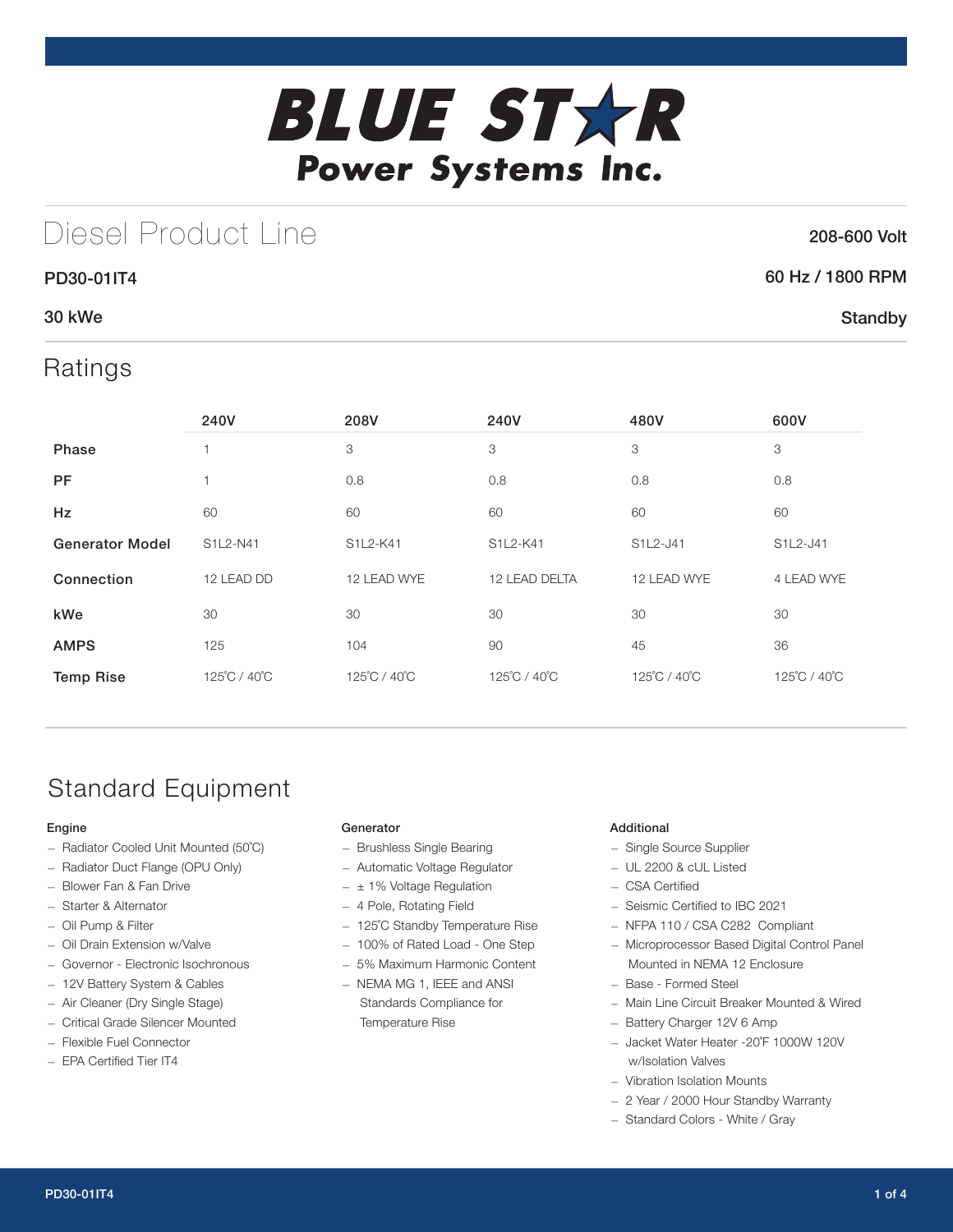30 kWe



## Application Data

| Engine                                                                   |                   |                                      |                                                |  |
|--------------------------------------------------------------------------|-------------------|--------------------------------------|------------------------------------------------|--|
| Manufacturer:                                                            | Perkins           | Displacement - Cu. In. (lit):        | 135 (2.22)                                     |  |
| Model:                                                                   | 404D-22TAG        | Bore - in. (cm) x Stroke - in. (cm): | $3.31$ (8.40) x $3.94$ (10.0)                  |  |
| Type:                                                                    | 4-Cycle           | Compression Ratio:                   | 23.3:1                                         |  |
| Aspiration:                                                              | Turbocharged, CAC | Rated RPM:                           | 1800                                           |  |
| <b>Cylinder Arrangement:</b>                                             | 4 Cylinder Inline | Max HP Stby (kWm):                   | 48.8 (36.4)                                    |  |
|                                                                          |                   |                                      |                                                |  |
| <b>Exhaust System</b>                                                    |                   |                                      | Standby                                        |  |
| Gas Temp. (Stack): °F (°C)                                               |                   |                                      | 892 (478)                                      |  |
| Gas Volume at Stack Temp: CFM (m <sup>3</sup> /min)                      |                   |                                      | 297 (8.40)                                     |  |
| Maximum Allowable Exhaust Restriction: in. H2O (kPa)                     |                   |                                      | 40.8 (10.2)                                    |  |
| <b>Cooling System</b>                                                    |                   |                                      |                                                |  |
| Ambient Capacity of Radiator: °F (°C)                                    |                   |                                      | 122 (50.0)                                     |  |
| Maximum Allowable Static Pressure on Rad. Exhaust: in. H2O (kPa)         |                   | 0.50(0.12)                           |                                                |  |
| Water Pump Flow Rate: GPM (lit/min)                                      |                   |                                      | 14.8 (56.2)                                    |  |
| Heat Rejection to Coolant: BTUM (kW)                                     |                   |                                      | 2154 (37.7)                                    |  |
| Heat Radiated to Ambient: BTUM (kW)                                      |                   |                                      | 621 (10.9)                                     |  |
| <b>Air Requirements</b>                                                  |                   |                                      |                                                |  |
| Aspirating: CFM (m <sup>3</sup> /min)                                    |                   |                                      | 88.0 (2.49)                                    |  |
| Air Flow Required for Rad. Cooled Unit: CFM (m <sup>3</sup> /min)        |                   |                                      | 2,544 (72.0)                                   |  |
| Air Flow Required for Heat Exchanger/Rem. Rad. CFM (m <sup>3</sup> /min) |                   |                                      | Consult Factory For Remote Cooled Applications |  |
| <b>Fuel Consumption</b>                                                  |                   |                                      |                                                |  |
| At 100% of Power Rating: gal/hr (lit/hr)                                 |                   |                                      | 2.59(9.80)                                     |  |
| At 75% of Power Rating: gal/hr (lit/hr)                                  |                   | 1.83 (6.93)                          |                                                |  |
| At 50% of Power Rating: gal/hr (lit/hr)                                  |                   |                                      | 1.32 (4.98)                                    |  |
| <b>Fluids Capacity</b>                                                   |                   |                                      |                                                |  |
| Total Oil System: gal (lit)                                              |                   |                                      | 2.80(10.6)                                     |  |
| Engine Jacket Water Capacity: gal (lit)                                  |                   |                                      | 0.95(3.60)                                     |  |
| System Coolant Capacity: gal (lit)                                       |                   |                                      | 1.85 (7.00)                                    |  |

Deration Factors: Rated Power is available up to 6562ft (2000m) at ambient temperatures to 104°F (40°C). Consult factory for site conditions above these parameters.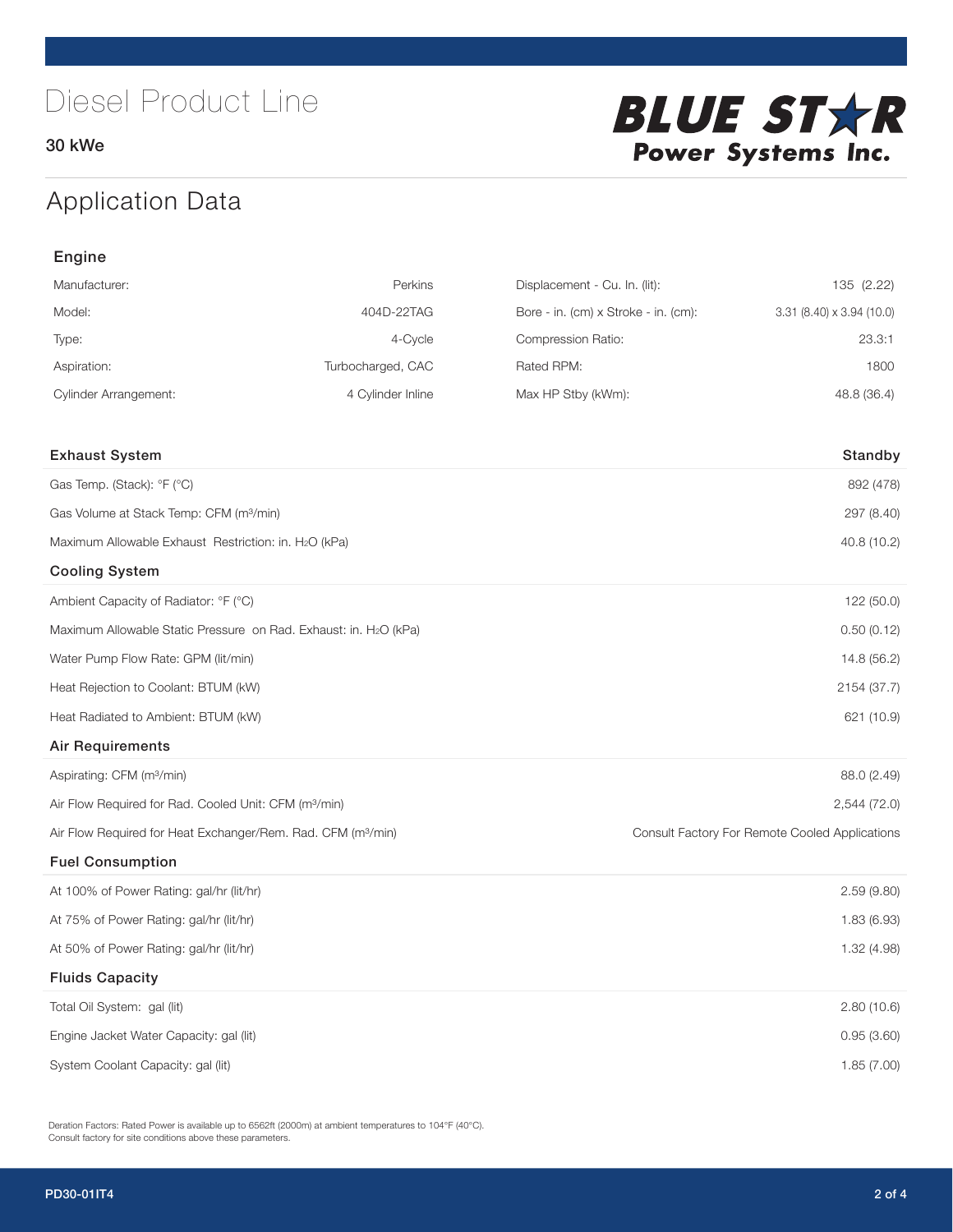# Diesel Product Line

### 30 kWe

# **BLUE STAR Power Systems Inc.**

## DCP7310 Control Panel

### Standard Features

- Digital Metering
- Engine Parameters
- Generator Protection Functions
- Engine Protection
- CAN Bus (J1939) ECU Communications
- Windows-Based Software
- Multilingual Capability
- Remote Communications to DSE2548 Remote Annunciator
- 8 Programmable Contact Inputs
- 10 Contact Outputs
- RS485 Communicator Interface
- cULus Listed, CE Approved
- Event Recording
- IP 65 rating (with supplied gasket) offers increased resistance to water ingress
- NFPA 110 Level 1 Compatible

## Weights / Dimensions / Sound Data

|                    | L x W x H                    | <b>Weight lbs</b> |  |  |
|--------------------|------------------------------|-------------------|--|--|
| <b>OPU</b>         | $80 \times 38 \times 51$ in  | 1,600             |  |  |
| Level 1            | $90 \times 38 \times 66$ in  | 2.100             |  |  |
| Level <sub>2</sub> | $90 \times 38 \times 66$ in  | 2.150             |  |  |
| Level 3            | $120 \times 38 \times 60$ in | 2.250             |  |  |
|                    |                              |                   |  |  |

Please allow 6-12 inches for height of exhaust stack.

|            | No Load | Full Load |
|------------|---------|-----------|
| <b>OPU</b> | 71 dBA  | 73 dBA    |
| Level 1    | 65 dBA  | 67 dBA    |
| Level 2    | 61 dBA  | 64 dBA    |
| Level 3    | 59 dBA  | 61 dBA    |



STOP MANUAL OPTION AUTO ALARM START

.<br>[AUTO]

**BLUE STAR** Power Systems Inc.

Manual Mode Button and Indicator Sultane Mute & Lamp Test Button Mute & Lamp Test Button Mute & Lamp Test Button Configurable Button -  $\Box$  Auto Mode Button and Indicator

DIGITAL CONTROL PANEL

Module Display  $\Box$ 

 $\bullet$  $\bullet$  $\bullet$ 

 $\circledcirc$ 

Menu Navigation

Open Generator (Manual Mode Only)

Generator Breaker LED

Stop / Reset Mode Button and Indicator

 $\bullet$  $\bullet$   $\circ$   $\bullet$ 

 $\sigma$ 

՟Պ





L Start Button

 $\blacksquare$ 

Close Generator (Manual Mode Only)

Generator Available LED